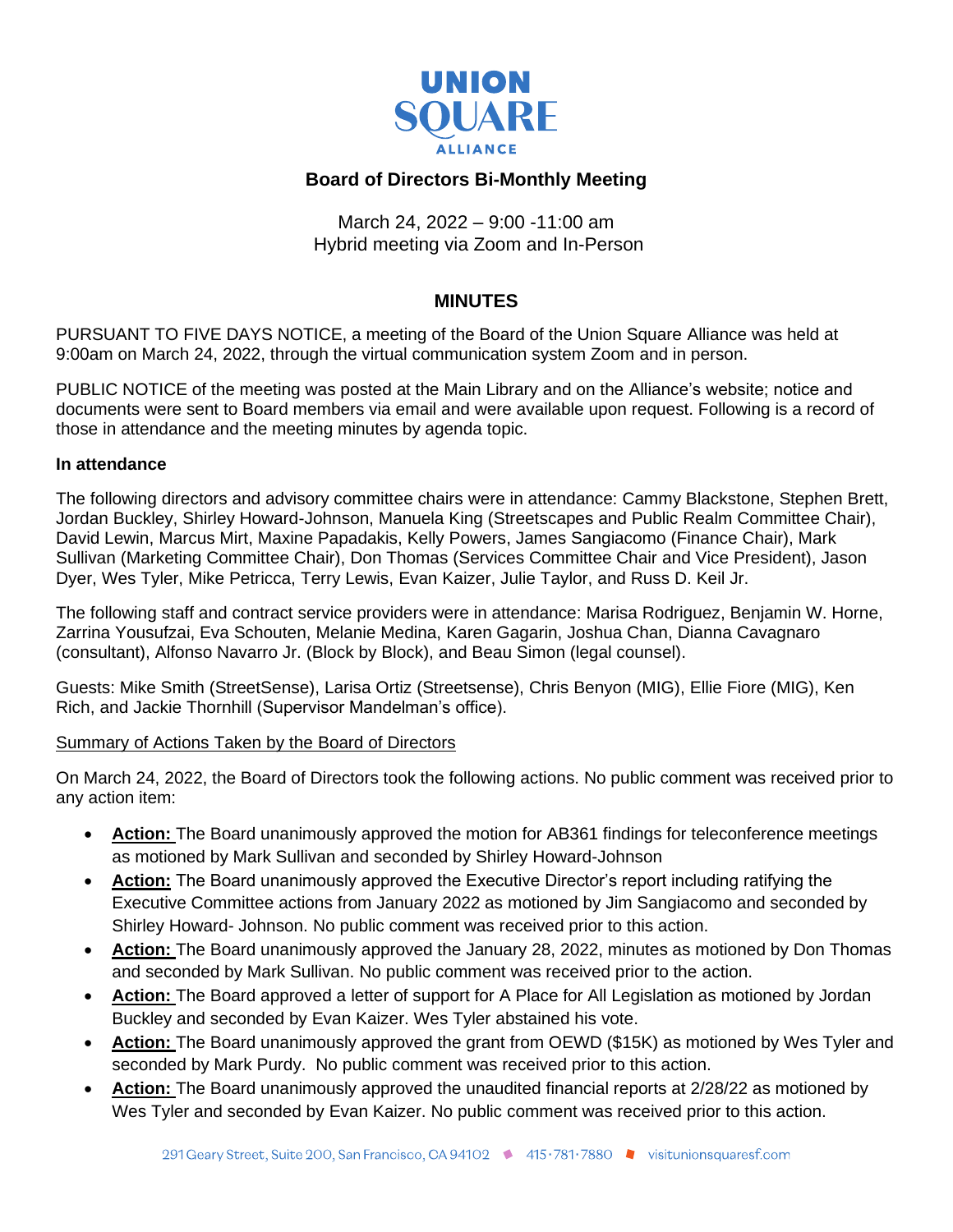

• **Action:** The Board unanimously approved a new CPA firm (Perotti and Carrade) as motioned by Don Thomas and seconded by Evan Kaizer. No public comment was received prior to this action.

#### Meeting Notes by Agenda Topic

The following notes supplement the actions taken by the Board and provide further information on agenda topics where no action was requested or taken.

- **1.** Call to Order, roll call, and welcome Observing a quorum present, Marisa Rodriguez, called the meeting to order at 9:05 a.m. Introductions made, and roll call taken.
- **2.** Call for Public Comment Marisa Rodriguez called for public comment. Seeing none, she moved onto the next item.
- **3. Action** to approve motion for AB361 findings for teleconference meetings

Ben Horne explained the AB361 findings for teleconference meetings that state specific requirements for public agencies can hold virtual meetings during a state of emergency while following the Brown Act. The Alliance will only hold virtual or hybrid meetings until further notice.

Action: The Board unanimously approved the motion for AB361 findings for teleconference meetings as motioned by Mark Sullivan and seconded by Shirley Howard Johnson. No public comment was received prior to this action.

- **4.** Executive Director's report
	- Staffing Updates and welcome Stacy Jed and Lance Goree Marisa introduced Stacy Jed (Director of Marketing & Events) to the Board and gave a brief introduction of her work experience. Lance Goree has been hired as the new Director of Services and will begin on April 4<sup>th</sup>.
	- NCAA March Madness- March 25-26 at Chase & Teams in Union Square The NCAA teams will be playing this weekend at the Chase Center and are staying within Union Square. GP sailing tournament will also be this weekend.
	- Retail Summit 3/29 and Police Presence and Gator Updates This retail summit will be an update from the first summit on December 8, 2021. The Mayor, Police Chief, and other city leaders will be present speaking on the state of retail in Union Square. The Alliance has purchased two gators for the police department for Union Square use (as previously approved by the Board). The donation will be going through the Police Commission for approval.
	- Grant from Chris Larson Lighting the District The Alliance presented Chris Larson with a proposal to light up the alley ways in the district. He generously accepted and granted the Union Square Foundation \$215K for this project.
	- **SF Live Grant status**

The Alliance applied for the SF Live grant back in February to activate Union Square Park with live music from artists who have been affected from the pandemic. The winner of the grant will be announced on May 2<sup>nd</sup>.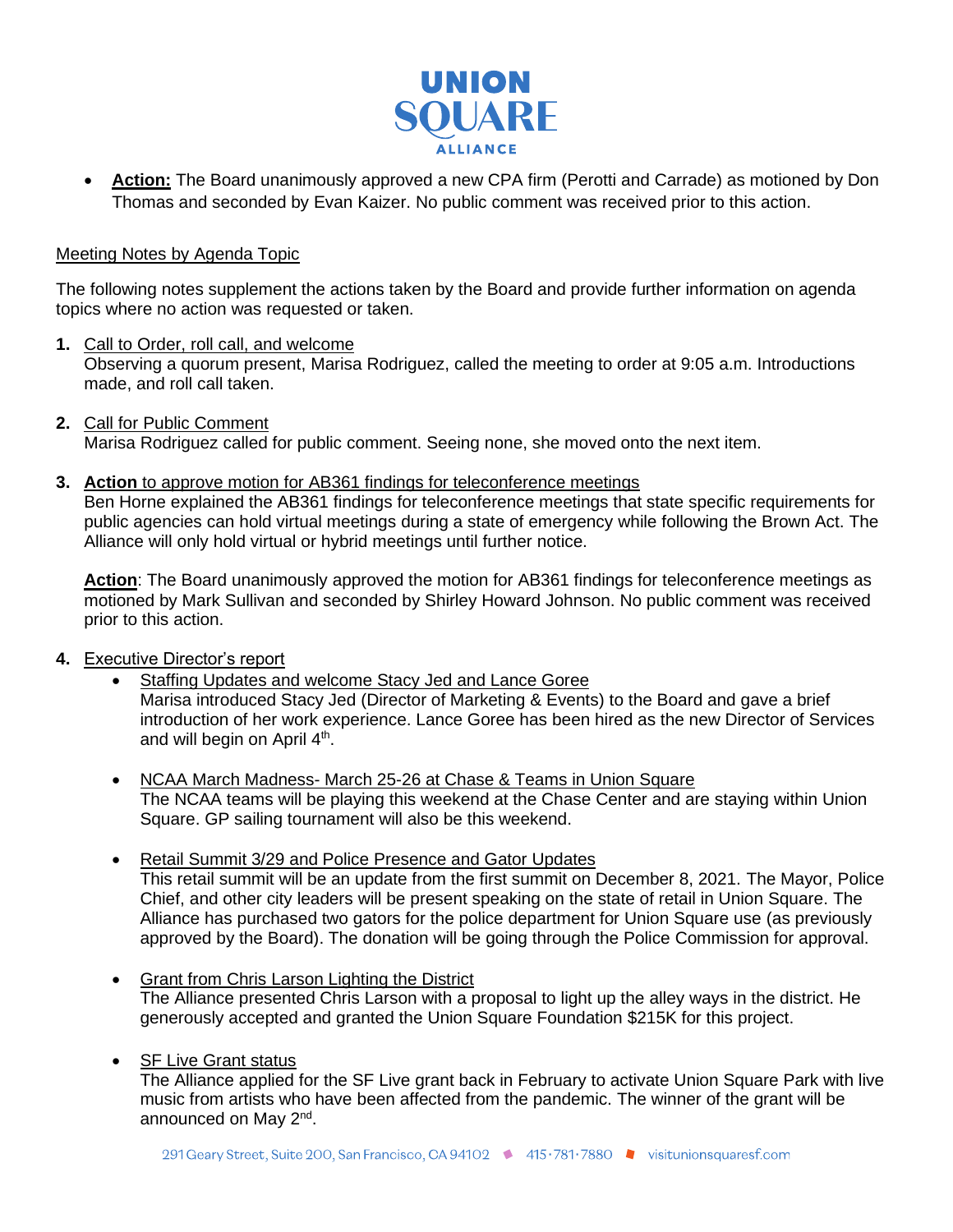

• Executive Committee met on February 24, 2021, and approved:

Marisa reviewed the Executive Committee's action items and gave brief summaries.

- Revised agreement with MIG for Strategic Planning
- Grant from City for Bigbelly and Hallidie (\$117K)
- Contract with SF Holiday Lighting Company for purchasing lights and installations for yearround tree lights CLOSED SESSION
- Extended Intern term until August 2022
- Hiring of new Director of Marketing & Events

**Action** to accept the Executive Director's report including ratifying the Executive Committee actions from December 2021.

**Action:** The Board unanimously approved the Executive Director's report including ratifying the Executive Committee actions from January 2022 as motioned by Jim Sangiacomo and seconded by Shirley Howard- Johnson. No public comment was received prior to this action.

**5. Action** to approve prior meeting minutes of January 28, 2022

**Action**: The Board unanimously approved the January 28, 2022, minutes as motioned by Don Thomas and seconded by Mark Sullivan. No public comment was received prior to this action.

**6.** Strategic planning update and overview of timeline and plan, retreat (MIG & Streetsense) Chris Benyon and Ellie Fiore with MIG and Larisa Ortiz and Mike Smith with Streetsense, informed the Board of the timeline for the strategic planning process. Both MIG and Streetsense have worked together on past projects (Santa Monica) and aim to focus on economic recovery and development, engaging stakeholders, and city leaders, and advising on proper staffing and structure to reach the overall vision for the Alliance. Discussion took place regarding an all-day in person retreat with the Board members, Alliance, MIG, and Streetsense.

## **7.** To receive the BID's Advisory Committee reports and to take action to approve several Committee recommendations

# **a. Public Affairs & Advocacy – Erik Murray and Stephen Brett**

- Retail Summit 3/29 Marisa reminded the Board of the Retail Summit taking place on March 29<sup>th</sup>, 10AM at the Westin St. Francis.
- Ken Rich presentation and overview

Ken Rich summarized the presentation he had given to the PAC committee on 3/8. He spoke on potential actions the Alliance can take to tackle the current issues in Union Square. Some actions include diversifying ground floor activities, fill upper floor of buildings, retain key anchors, improve parking and transportation, activate public realm, and strengthen our engagement with the city. Some of these recommendations will be further defined as organizational goals/objectives coming out of the strategic planning.

• Hotel Council crime survey update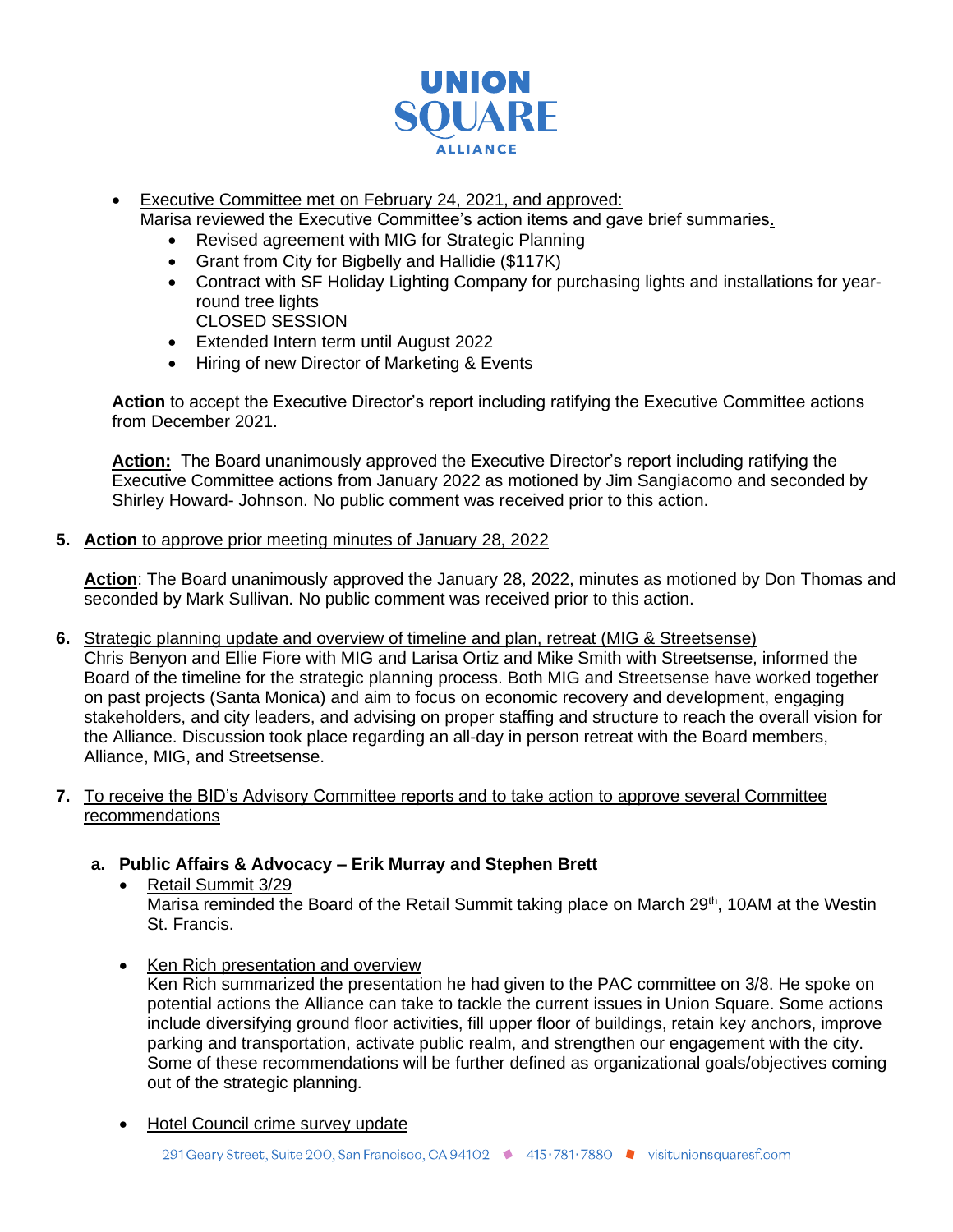

Item not discussed at this time.

• A Place for All legislation and discussion and possible **action** to approve letter of support Jackie Thornhill, Legislative Assistant to Supervisor Rafael Mandelman, spoke to the Board about A Place for All legislation. The Place for All ordinance offers everyone experiencing homelessness a safe place to sleep. The goal of the city is to get everyone indoors and off the streets. Discussion took place regarding budget, location prioritization, and mental health services that the legislation would provide.

Action: The Board approved a letter of support for A Place for All Legislation as motioned by Jordan Buckley and seconded by Evan Kaizer. Wes Tyler abstained his vote. No public comment was received prior to this action.

# **b. Services & Public Safety – Don Thomas**

• Operation Report for January and February 2022

Alfonso Navarro gave a summary of the January and February operations report. A new special projects team has been introduced that will provide pressure washing services outside of the normal overnight schedule. Despite the reopening of San Francisco, statistics for both January and February show a decrease such as overflow trashcans and sit and lie interactions.

• Block by Block updates

Staffing hours have been met as new ambassadors join the team. Ambassadors are now instructed to not pick up larger illegal dumping incidents outside stores. Instead, 311 will be notified for pickup. This is due to limitations the Alliance has with dumpsters provided by in-kind by Recology. We are working alongside DPW and Recology to address the illegal dumping.

## • Security Camera Updates

A new agreement has been signed for additional cameras throughout the district with AVS (to spend grant received in December down). The cameras will be focused along Market Street and Grant Avenue (near Bush). Burberry has agreed to additional cameras on their property.

• Bigbelly new locations Item not discussed at this time.

# **c. Marketing & Communications – Mark Sullivan**

• Events and Activations

Mark Sullivan summarized the events that took place in February which include the activation on Maiden Lane for Valentine's Day, Tulip Day, Chinese New Year Parade, and the Cable Car event. The Downtown reopening took place in early March alongside of Bloom SF that the Alliance is taking part of. Sponsorship opportunities for Bloom SF are available. The Saturday music series event has begun and will continue until the end of May.

• Website, PR, and social media updates

The timeline for the website has been paused due to the on boarding of Stacy Jed and get her caught up with the process. The website is now expected to be complete by late August. All the events from February were highlighted on our social media platforms.

• Annual Luncheon (May 6) Sponsorship levels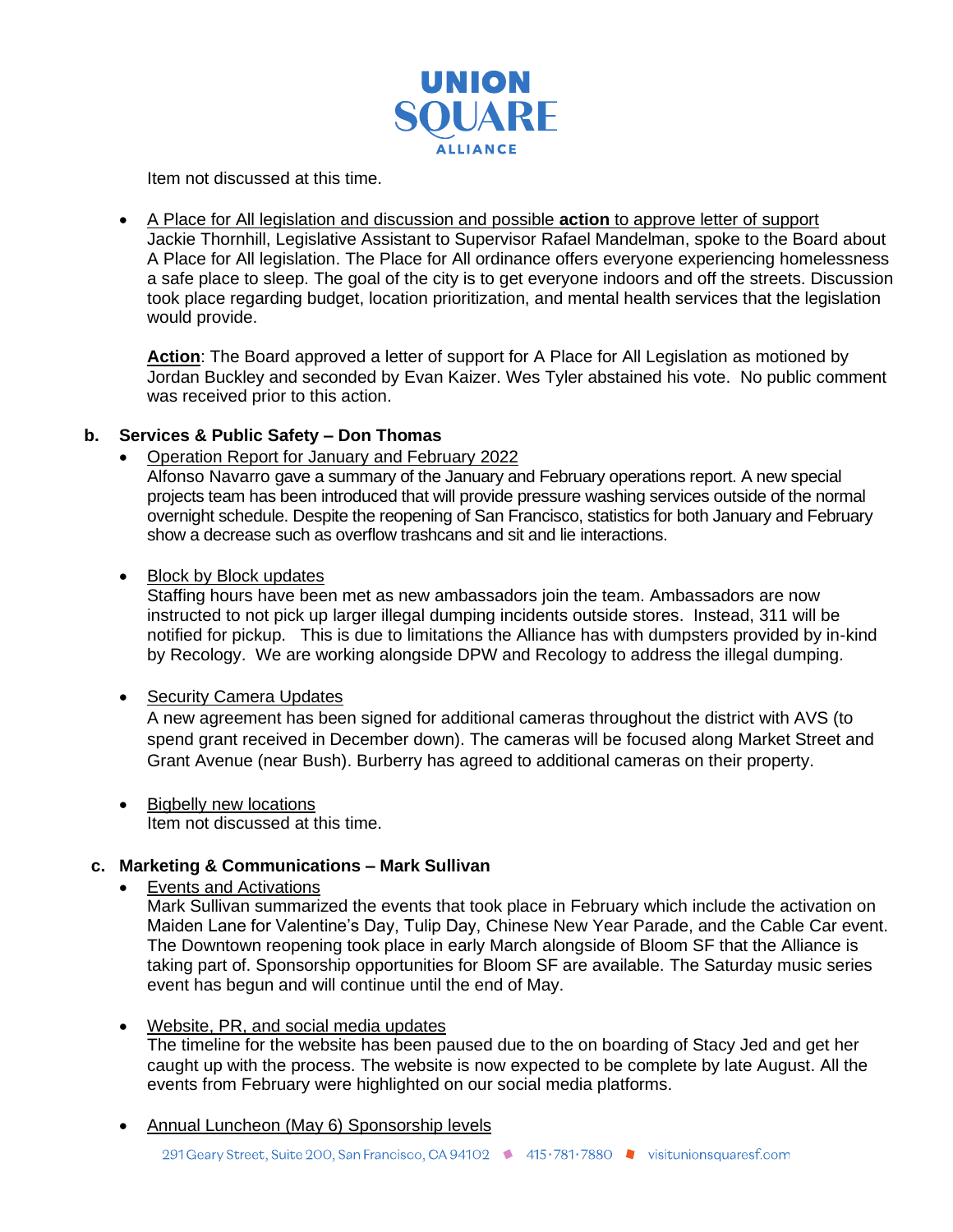

The Alliance's next annual luncheon will take place on May  $6<sup>th</sup>$  at the Westin St. Francis. The sponsorship levels were presented to the Board, and all were encouraged to participate in order to hit our goal of \$140K raised.

# **d. Streetscapes & Public Realm – Manuela King**

• Priorities for Streetscapes Committee Manuela King presented the streetscapes priority list for 2022 to the Board. The goal for the year is cosmetic improvements and interactive installations and activations in the public realm.

• Union Square Bloom (Flower Bomb!) and **action** to approve grant from OEWD (\$15K) Eva Schouten presented the Union Square Bloom (Flower Bomb!) that will cover the district with floral arrangements. A floral installation can be seen at Union Square Park. This is in partnership with the city and OEWD who have offered a \$15K grant to the Alliance to help bloom the district. A sponsorship deck was presented for those interested in blooming their business.

**Action**: The Board unanimously approved the grant from OEWD (\$15K) as motioned by Wes Tyler and seconded by Jordan Buckly. No public comment was received prior to this action.

## • Lighting Improvements

As mentioned in the Executive Director's report, Chris Larson has generously funded a new lighting project that will light up all the alleys in the district. This project will be started soon.

## • Hallidie and Powell updates

Hallidie plaza continues to have bistro lighting and lanterns strung above. The lanterns will be switched out during the seasons. A heart from SF General Hospital will be placed down in the plaza that will be taken out daily and brought indoors at night. We continue to move forward with Urban Space and will be conducting a feasibility study on a food market concept for the plaza.

## **e. Finance & Audit – Jim Sangiacomo**

PPP forgiveness update

The PPP has been forgiven. This will be in the books as income in February 2022. The account has been opened with City National Bank. The next payment of assessments will be done through CNB. The organization should be migrated in full to City National Bank by midsummer.

#### • **Action** to approve Unaudited Financial Report at 2/28/22

Ben gave a summary of the unaudited financial reports of February 2022. The Union Square Alliance has a deficit of \$494K which outperformed budget by \$703K overall. The assessments and core operations are outperforming budget by \$706K due to expenses being well under budget for both clean and safe and marketing. The assessment clen and safe operations had a positive spending variance of \$306K and marketing/public realm had a positive variance of \$195K. Less funds were spent in other categories such as Hallidie Plaza and Union Square Park by \$96K (still going). The USBID assessment operations report expenses were near management plan levels with 70% on clean & safe, 14% on marketing, and 16% on admin. The forecast for the fiscal year is a total deficit of \$2K. The approved budget was \$284K deficit with the goal to breakeven for the fiscal year. Net assets are at \$1.7 mil and cash balance was \$1.88mil at 2/28/22. The second assessment payment is expected in April 2022